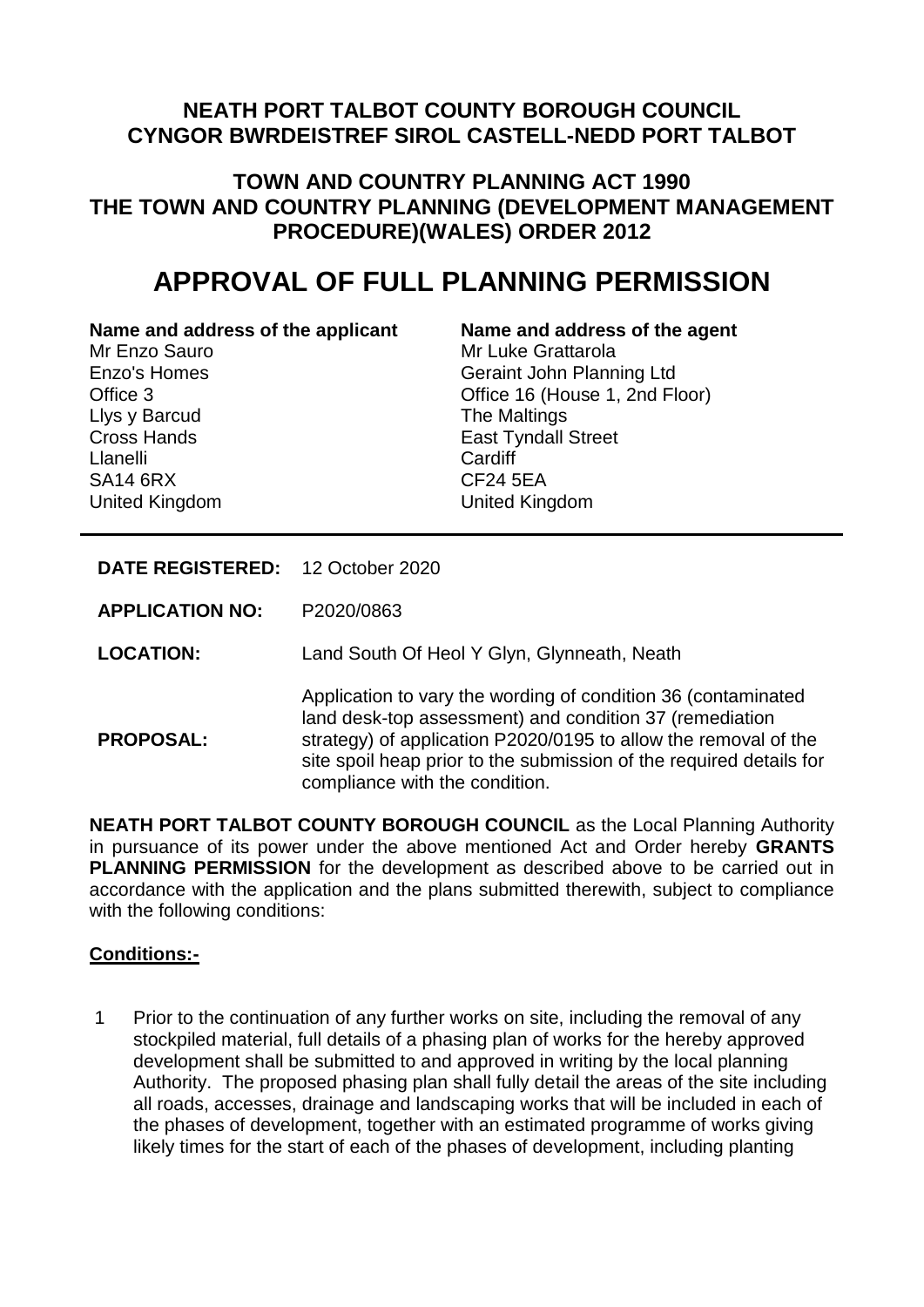works. The development shall be fully implemented in accordance with the approved details.

Reason.

To ensure that all required information is submitted at the appropriate point of development and that the development is carried out as approved.

2 The development shall be carried out in accordance with the following approved plans and documents:

Drawings:

- Proposed Site Plan - Planning Boundary - E-634 Drawing No. LP-01 dated 10/02/20.

- Proposed Site Layout - E-634 drawing No. 1 rev A dated 24/06/20 and submitted on 31/07/20

- Proposed Site Section - E-634 Drawing No. 11 Rev A dated 27/07/20 and submitted on 31/07/20.

- Initial Levels and Retaining Structures SK03 rev P13 submitted on the 31 July 2020.

- Proposed Drainage Layout 9610 Drawing no. 100 Rev P3 dated 28/05/20 and received 31/07/20 by CD Gray.

- House Type A1 and A2 - Drawing No. E-634.02 dated 09/01/20.

- House Type A and B Drawing No. E-634.01 dated 07/01/20.
- House Type C Drawing No. E-634.03 dated 27/11/19.
- House Type D Drawing No. E-634.04 dated 06/02/20.
- House Type E Drawing No. E-634.05 dated 09/01/20.
- House Type F Drawing No. E-634.06 dated 11/11/19.

- House Type G - Drawing No. E-634.07 dated 14/11/19.

Supporting Documents:

- Pre-application Tree Survey and Assessment of Heol y Glyn by TDA dated May 2020 ref TDA/2549/TS&A/RhC/05.20.

- Tree Constraints Plan for Heol Y Glyn by TDA dated May 2020 ref TDA/2549/TCP/RhC/05.20.

- Drainage Surface Water - to ordinary watercourse by CD Gray dated 30/07/20 submitted 31/07/20. Job 9610.

- Ecological Appraisal Report: Land off Intervalley Road, Glynneath by I&G Ecological Consulting dated March 2020 - submitted 31/07/20.

- Enzos Homes Ltd - Construction Traffic Management Plan - Heol Y Glyn, Glynneath - dated 17/12/19.

- Construction Environmental Management Plan - dated 26/08/20 by Enzos Homes Ltd.

- Amphibian and Reptile Mitigation Strategy Working Method Statement - dated August 2020 by Amber Environmental Consultancy.

Reason:

In the interests of clarity.

3 The development hereby approved shall be constructed in accordance with the Material Palette received 1st September 2020.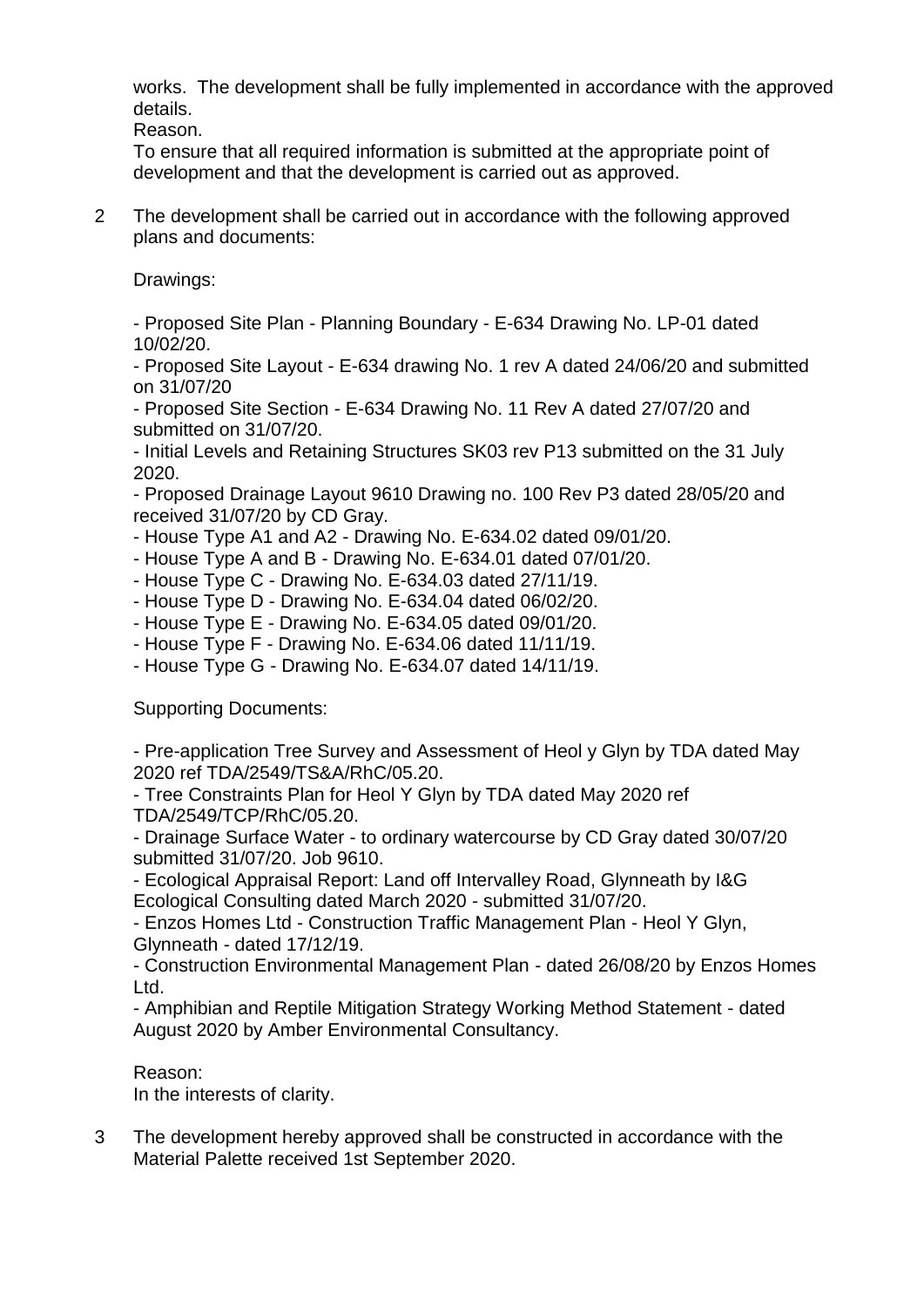Reason

In the interest of the visual amenity of the area and to accord with Policy BE1 of the Neath Port Talbot Local Development Plan.

4 Adequate provision, in accordance with a scheme to be first submitted to, and approved in writing by, the Local Planning Authority, shall be made for the drainage of the land. Such scheme shall ensure that proper drainage of any adjoining land is not interrupted or otherwise adversely affected. The scheme shall be implemented prior to the occupation of each associated dwelling.

#### Reason

To ensure satisfactory drainage and to accord with policies SP16 and BE1 of the Neath Port Talbot Local Development Plan.

5 Notwithstanding the provisions of the Town and Country Planning (General Permitted Development) Order, 1995 (or any order revoking and re-enacting that Order with or without modification), there shall be no erection, construction, maintenance, improvement or alteration of a gate, fence, wall or other means of enclosure forward of the principal elevation of each associated dwelling without the prior grant of planning permission in that behalf other than that granted permission by this consent.

#### Reason

In order to safeguard the amenities of the area by enabling the Local Planning Authority to consider whether planning permission should be granted and to accord with policies SC1 and BE1 of the Neath Port Talbot Local Development Plan.

6 No dwellings shall be occupied until the necessary on site foul drainage infrastructure has been completed and:

i.) Connected to the existing 375mm public combined sewer at manhole SN86058501 as marked on the statutory sewer record plan (Dwg WW/01 attached; or

ii.) The essential improvements to the public sewerage system, in particular, the combined sewer overflows at High Street Ref: SN87069403, Godfrey Avenue Ref: SN87053901, Chain Bridge Ref: SN86059604 have been completed and this has been confirmed in writing by the Local Planning Authority. Reason

To prevent hydraulic overload of the public sewerage system and pollution of the environment and to accord with policies SP16 and BE1 of the Neath Port Talbot Local Development Plan.

7 Any work on land containing Fallopia Japonica (Japanese Knotweed), Giant Knotweed or any Knotweed hybrid shall be undertaken in accordance with the scheme agreed under planning application P2010/0039 on 21/01/10. Reason

In the interests of ecology and visual amenity.

8 Prior to any further works on the construction of any dwelling, a scheme for the ghost island right turn lane shall have been submitted to the Local Planning Authority for its approval in writing. This scheme shall be accompanied by a Stage 2 RSA and shall include details of a timetable for submission of the subsequent required stage 3 & 4 audits, all in accordance with DMRB GG119, together with details of street lighting of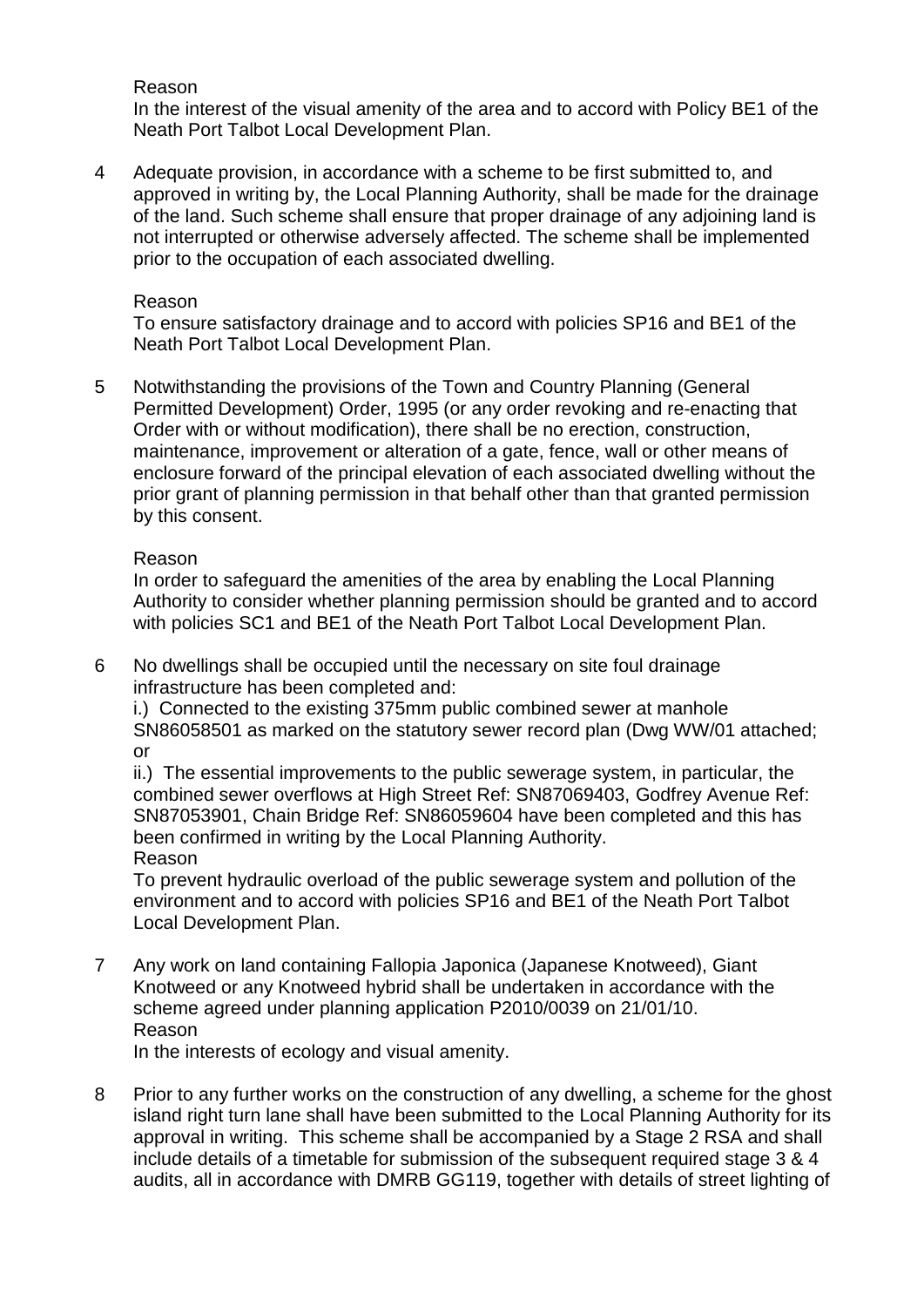and the approaches to the junction, anti-skid surfacing, high visibility junction signs, slow markings on the road and any other requirements highlighted by the Local Planning Authority. No dwelling shall be occupied until such time as the ghost island right turn lane has been completed in accordance with the approved scheme.

#### Reason

In the interests of highway safety and to accord with Policies TR2 and BE1 of the Neath Port Talbot Local Development Plan.

9 Prior to the commencement of any further works on construction of any dwelling, the site roads (or roads for any phase of the development as may be agreed in accordance with condition 1 of this permission) shall be constructed up to and including binder course and all roads completed prior to occupation of the last dwelling.

#### Reason

In the interests of highway safety and to accord with policies TR2 and BE1 of the Neath Port Talbot Local Development Plan.

10 Prior to occupation of any dwelling, a surfaced and lit footway shall be provided along the frontage of the property and linking to the nearest public highway.

#### Reason

In the interests of highway safety and to accord with policies TR2 and BE1 of the Neath Port Talbot Local Development Plan.

- 11 Prior to any further works on the construction of any dwelling a scheme in accordance with the requirements of NPTCBC guide to the layout of development roads for all internal roads at a scale 1:200 detailing :
	- a. Longitudinal and vertical carriageway alignment
	- b. Cross sections every 20 metres.
	- c. Surface water drainage proposals.
	- d. Street lighting proposals.
	- e. Construction details

Shall have been submitted to and approved in writing by the Local Planning Authority. This scheme as approved shall be implemented and constructed in accordance with NPTCBC Specification for the construction of roads for adoption prior to the occupation of any dwelling.

#### Reason

In the interests of highway safety and to accord with policies TR2 and BE1 of the Neath Port Talbot Local Development Plan.

12 All drives/parking spaces shall be surfaced in macadam, concrete or block paving to a maximum gradient of 1 in 9 with measures to ensure that no surface water run-off drains onto or over the highway, prior to occupation of each associated dwelling.

#### Reason

In the interests of highway safety and to accord with policies TR2 and BE1 of the Neath Port Talbot Local Development Plan.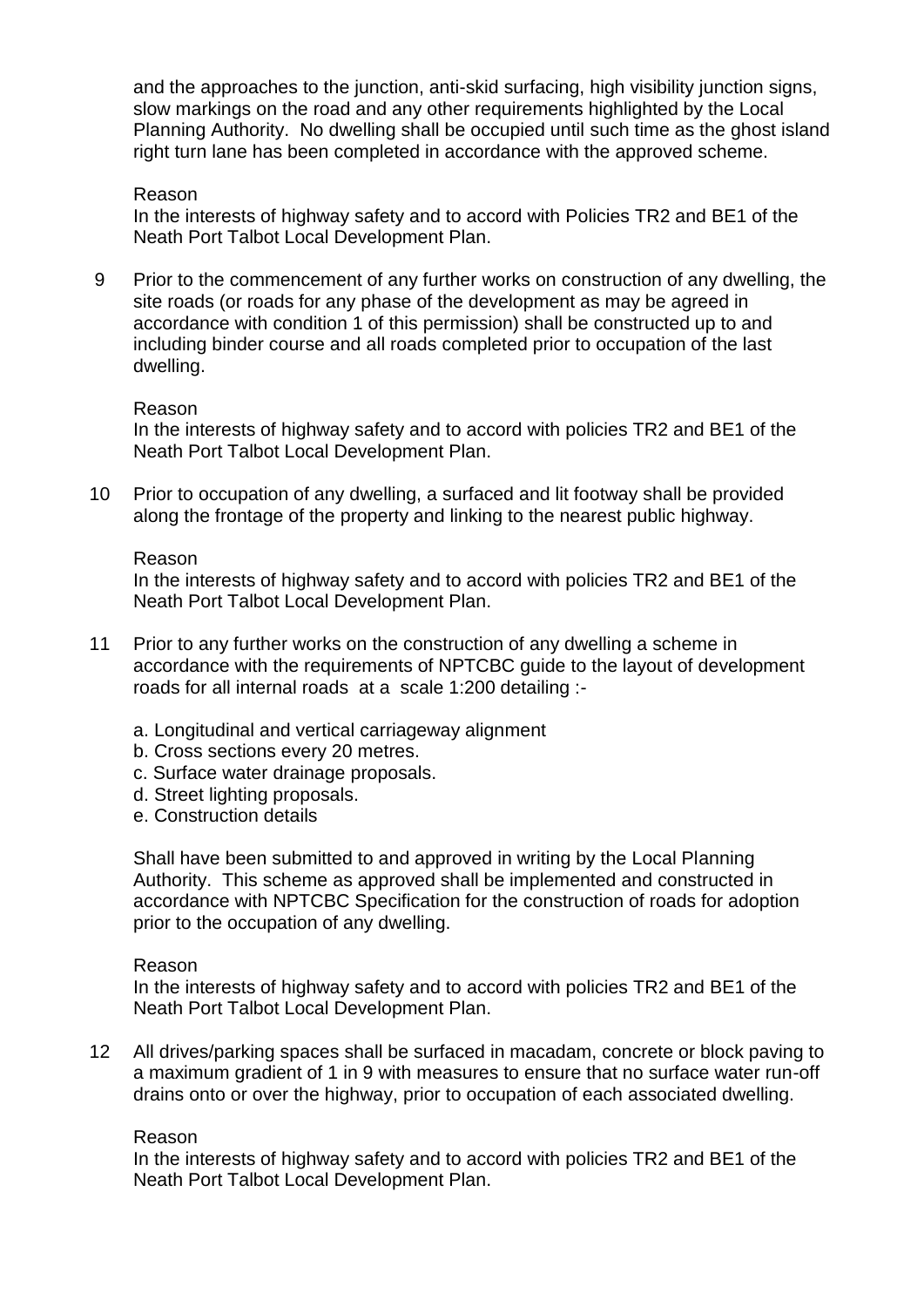13 Prior to the occupation of any associated dwelling, pedestrian vision splays of 2.4 metres by 2.4 metres (measured back from back of footway) shall be provided each side of each access and maintained thereafter so that nothing over 600mm in height is erected or allowed to grow within the splay area.

## Reason

In the interests of highway safety.

14 No further works on creation of the access road within the site shall be undertaken until a phased programme of works for the construction of the access road has been submitted to and approved in writing by the Local Planning Authority. The phased programme of works shall include geotechnical surveys of each of the identified phases and the works shall be carried out in accordance with the agreed details. The first phase shall include details of a minimum length of 50m of access road together with boreholes for the first 60m, taken at 10m intervals, showing the ground conditions under the proposed part of the road taken along the centre line and measures proposed to overcome deficiencies, and this shall be submitted to and approved in writing by the Local Planning Authority. Any subsequent phases shall take boreholes a minimum length of 10m beyond the part of the highway to be constructed, and no part of the highway shall be constructed in excess of the submitted and approved length. The ground investigation shall be carried out in accordance with the UK Specification for Ground Investigation and all works shall be implemented in accordance with BS6031:2009 and to include The Specification for Highway Works (SHW) 600 series and as approved.

#### Reason.

This is required as the original ground investigations advised that materials have been placed without an engineering specification. Accordingly, the made ground will have to be improved to provide uniform, consistent and adequate support for the proposed carriageway and in the interests of highway safety and structural stability, in view of the tipped material on the site and to accord with policies TR2 and BE1 of the Neath Port Talbot Local Development Plan.

15 Notwithstanding the submitted plans, prior to commencement of work on the construction of the combined cycle/footway/emergency link a scheme shall be submitted to and approved in writing by the Local Planning Authority detailing the combined cycle/footway/emergency link at a maximum gradient of 1 in 12 to Woodland Park and with a minimum width of 3m. The submitted scheme shall show how vehicular access is to be retained to the existing garages, cross sections showing construction details, signing, drainage, lighting and a proposed method to prevent site access from this path other than in emergencies when the main site access is unavailable. The combined cycle/footway/emergency link shall be fully implemented on site prior to the occupation of the last dwelling of the first phase of development, and shall only be used by vehicular traffic in emergencies when the main site access is unavailable.

#### Reason

In the interests of highway safety and to accord with policies TR2 and BE1 of the Neath Port Talbot Local Development Plan.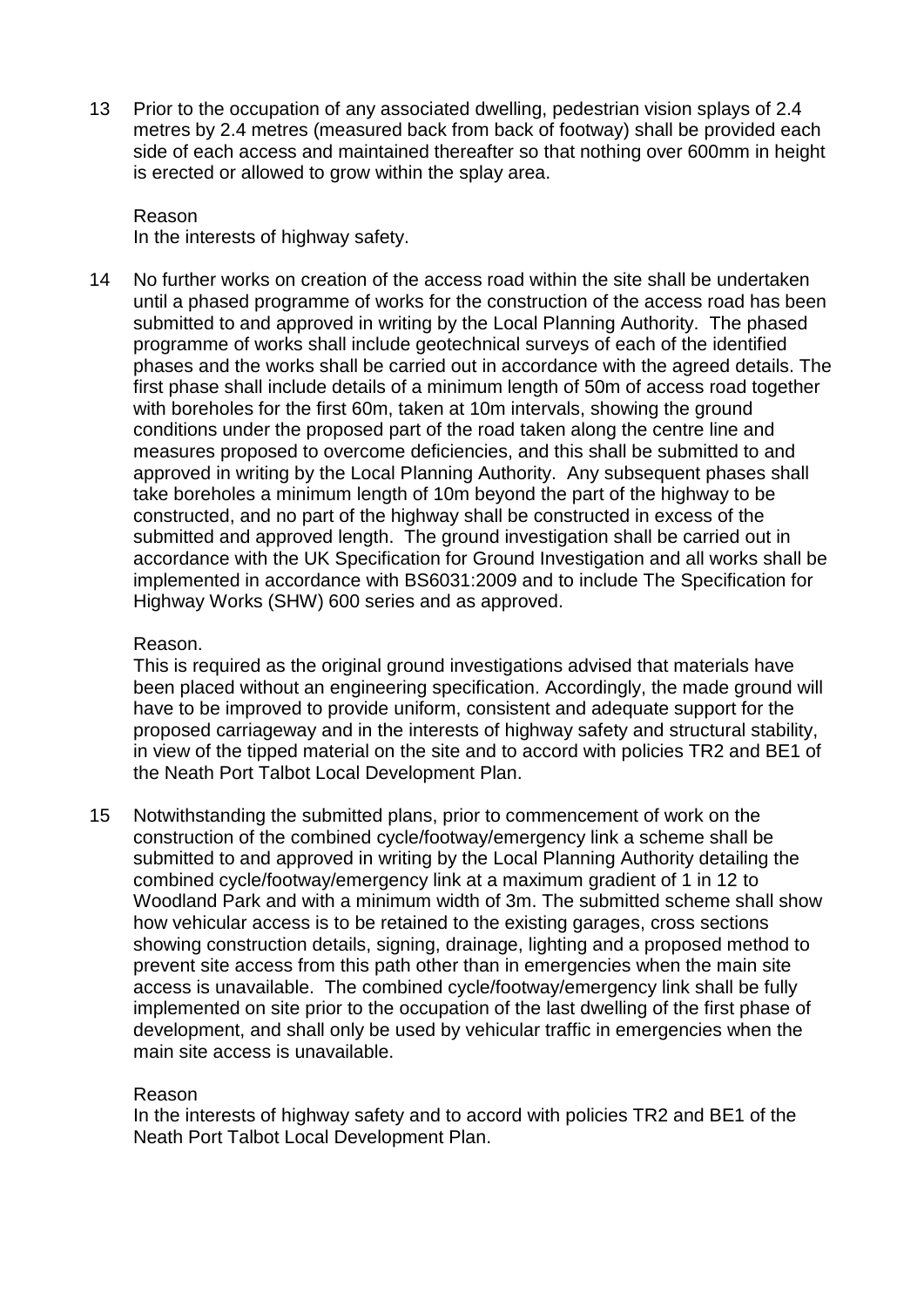16 No pedestrian or vehicular access shall be constructed from the properties onto Heol Y Glyn.

#### Reason

In the interests of highway safety and to accord with Policies TR2 and BE1 of the Neath Port Talbot Local Development Plan.

17 Prior to the construction of any retaining walls that do not form part of a building, full details of all such proposed retaining walls shall be submitted to and approved in writing by the Local Planning Authority. Such details shall include the location, extent of the proposed wall, the height with any variation across the length of the wall, structural calculations, materials and typical cross-sections through the walls. The proposed development shall be implemented in accordance with the approved details.

#### Reason

In the interests of safety and amenity and to accord with policy BE1 of the Neath Port Talbot Local Development Plan.

18 The archaeological watching brief shall be undertaken by the nominated archaeologist agreed under planning application P2010/0303 on 20/04/10 and in accordance with the approved details.

#### Reason

To identify and record any features of archaeological interest discovered during the works, in order to mitigate the impact of the works on the archaeological resources and to accord with policies SP21 of the Neath Port Talbot Local Development Plan.

19 No surface water or land drainage shall be allowed to connect (either directly or indirectly) to the public sewerage system.

#### Reason

To prevent hydraulic overloading of the public sewerage system, to protect the health and safety of existing residents and ensure no detriment to the environment and to accord with policies SP16 and BE1 of the Neath Port Talbot Local Development Plan.

20 Foul water and surface water discharges shall be drained separately from the site.

#### Reason

To protect the integrity of the Public Sewerage System and to accord with policies SP16 and BE1 of the Neath Port Talbot Local Development Plan.

21 Notwithstanding the submitted Pre-application Tree Survey and Assessment of Heol Y Glyn by TDA dated May 2020 ref TDA/2549/TS&A/RhC/05.20 and Tree Constraints Plan for Heol Y Glyn by TDA dated May 2020 ref TDA/2549/TCP/RhC/05.20, no further trees along or adjacent to the northern boundary of the site with Heol Y Glyn shall be removed and no further works on the construction of any dwelling until such time as full landscaping and associated levels / boundary treatment and retaining wall details have been provided, together with the details of replacement planting under the landscaping condition 30, which shall seek to retain as far as practicable any individual trees or trees within woodland area W1.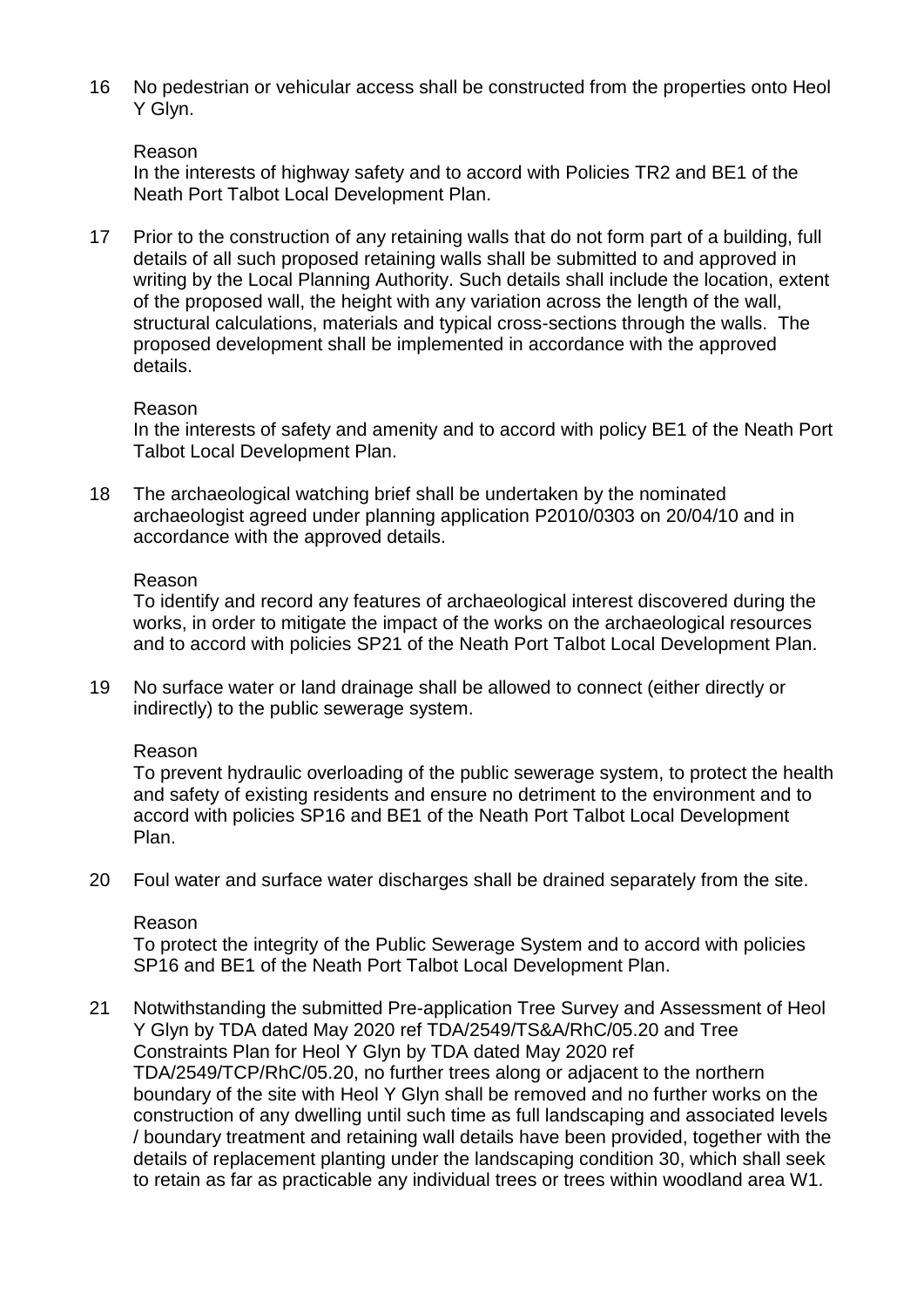Thereafter, all approved works shall be carried out in accordance with BS 5837: 2012 - Design, Demolition and Construction and BS3998:2010 - Tree Work - Recommendations.

#### Reason

In the interest of visual amenity and to accord with policy BE1 of the Neath Port Talbot Local Development Plan.

22 If there is no intention for the road to be maintained at public expense A scheme shall be submitted detailing bilingual signs to be erected at the entrance of the development at its junction with the A4109 stating in English and Welsh 'PRIVATE ROAD WITH NO INTENTION TO DEDICATE UNDER S37 OF THE HIGWAYS ACT 1980', the scheme as approved shall be constructed as such prior to occupation of the first dwelling.

Reason In the interests of clarity.

23 No dwelling shall be occupied until details of the proposed arrangements for future management and maintenance of the hereby approved road, surface water drainage scheme and culverts within the development have been submitted to and approved in writing by the Local Planning Authority in consultation with the Highway Authority. The drainage scheme shall thereafter be managed and maintained in accordance with the approved scheme, and the road shall thereafter be maintained in accordance with the approved management and maintenance details until such time as an agreement has been entered into under S.38 of the Highways Act 1980 or a Private Management and Maintenance Company has been established.

Reason. In the interests of highway safety and clarity.

24 Prior to work commencing on the culverting of the existing watercourse full details of a scheme to ensure that access arrangements for maintenance to the existing highway surface water drains identified on drg. no 100 rev P3 within plot 35 shall be submitted to and approved in writing by the Local Planning Authority. The submitted scheme shall include all necessary easements required to enable access. The development shall be constructed in accordance with the approved details and shall be retained as such thereafter.

#### Reason.

To ensure that access for maintenance purposes are secured to this important highway drainage apparatus and to accord with policies SP16, TR2 and BE1 of the Neath Port Talbot Local Development Plan.

25 Prior to occupation of any dwelling the diversion and culverting of the existing watercourses identified on drawing No 100 rev P3 shall be carried out in full accordance with the approved details and shall be retained as such thereafter.

#### Reason.

To ensure the provision of adequate drainage facilities to serve the development and to accord with policies SP16, TR2 and BE1 of the Neath Port Talbot Local Development Plan.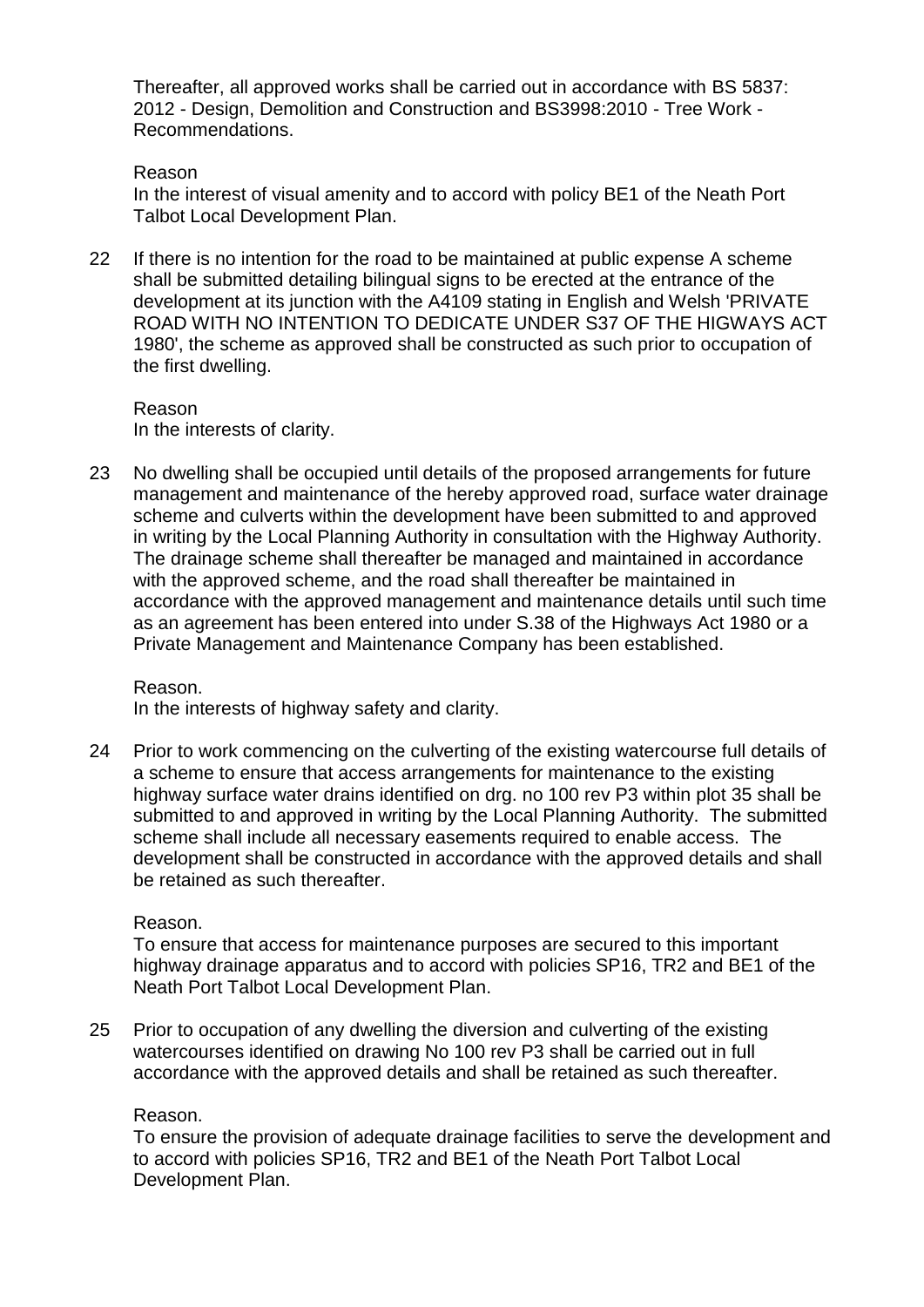- 26 Prior to any further works on the construction of any dwelling full additional details of the surface water drainage proposals identified on drg no 100 rev P3 shall be submitted to and approved in writing by the local planning authority. The submitted scheme shall include as a minimum the following details:
	- Long sections to include pipe sizes and gradients.
	- Manhole schedule.
	- Attenuation Tanks and the specification.
	- Gully type and locations.

The development shall be constructed in accordance with the approved details and shall be retained as such thereafter.

#### Reason

To ensure the provision of adequate surface water drainage facilities to serve the development and to accord with policies TR2 and BE1 of the Neath Port Talbot Local Development Plan.

27 Notwithstanding the submitted Construction Environmental Management Plan (CEMP), no further development, including the removal of any stockpile material shall commence until such time as an amended CEMP has been submitted to and approved in writing by the local planning authority. Such CEMP shall include full details of the site's construction compound, and incorporate all measures necessary across the site to protect the existing watercourse. The approved CEMP shall thereafter be fully implemented and complied with on site for the duration of the construction works.

#### Reason

To ensure adequate measures are implemented on site to protect the amenity of the area and the existing watercourse and to accord with Policies SP16, TR2 and BE1 of the Neath Port Talbot Local Development Plan.

28 Any existing drainage pipe, land drain, highway drain or highway run-off entering, crossing or discharging onto the development site must be accommodated into the site's drainage scheme and shall be retained as such thereafter.

#### Reason.

To ensure the continued provision of appropriate land, highway and surface water treatment.

29 The approved development shall be implemented on site in full accordance with the hereby approved Amphibian and Reptile Mitigation Strategy Working Method Statement dated August 2020 by Amber Environmental Consultancy.

#### Reason.

In the interests of biodiversity and to mitigate the impacts of the development upon reptiles and amphibians and to accord with policy SP15 of the adopted Neath Port Talbot Local Development Plan.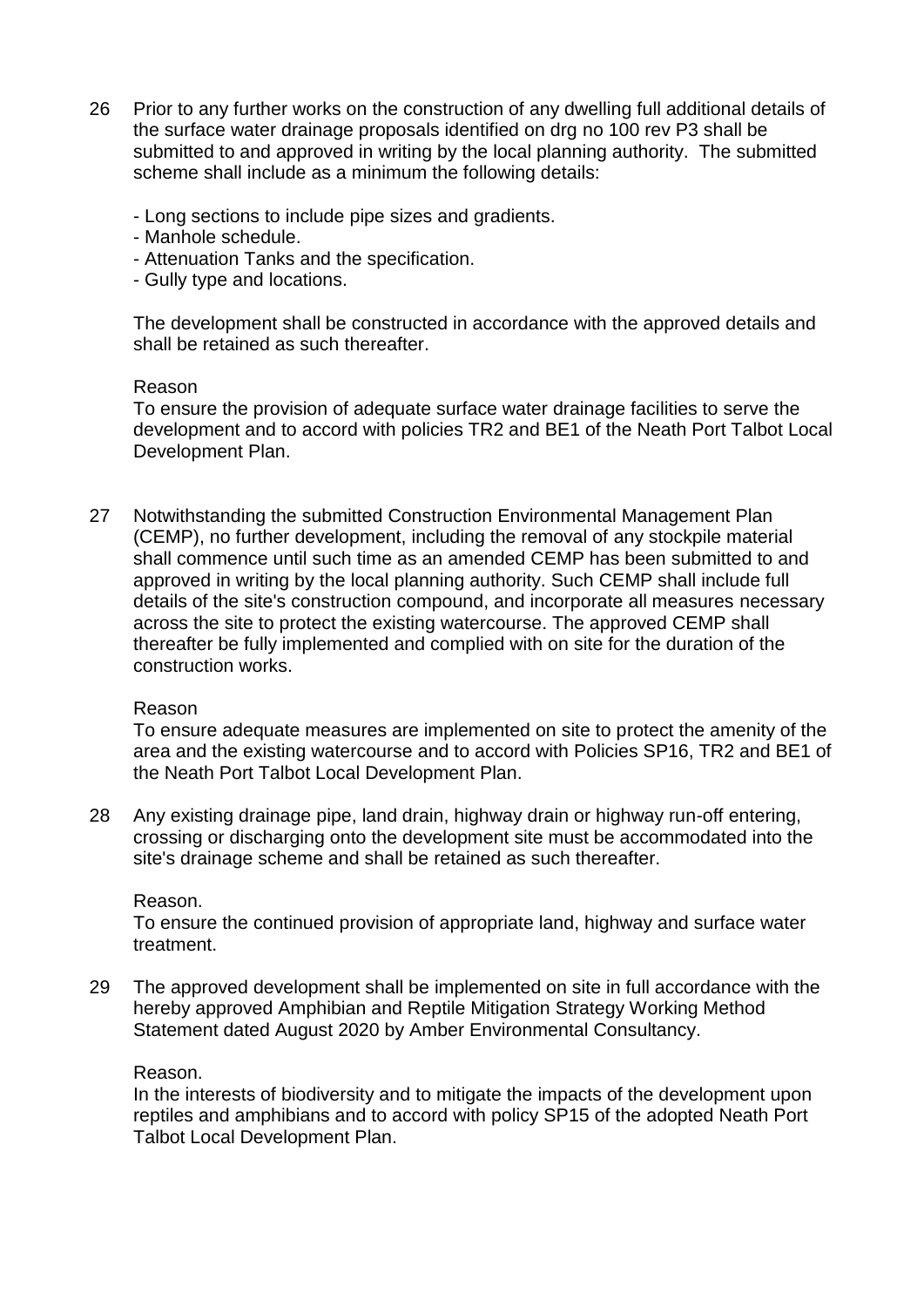30 Prior to the occupation of the first approved dwelling on site, and notwithstanding any submitted details to date, full details of a hard and soft landscaping scheme for the development shall be submitted to and approved in writing by the local planning authority. The submitted scheme shall incorporate details of all trees to be retained (wherever practicable under condition 21) and shall contain a majority of native and/or wildlife friendly species and shall include the recommendation of section 5.10.3 of the I&G Ecological Appraisal Report: Land off Intervalley Road, Glynneath (March 2020), to include hedgerows should be incorporated into the landscaping, of native species only. All planting, seeding or turfing comprised in the approved details of landscaping shall be carried out in the first planting and seeding seasons following the occupation of the buildings or the completion of the development, whichever is the sooner; and any trees or plants which within a period of 5 years from the completion of the development die, are removed or become seriously damaged or diseased shall be replaced in the next planting season with others of similar size and species.

#### Reason:

In the interests of maintaining a suitable scheme of landscaping to protect the visual amenity of the area, to maintain the special qualities of the landscape and habitats through the protection, creation and enhancement of links between sites and their protection for amenity, landscape and biodiversity value, and to ensure the development complies with Policies SP15 and BE1 of the Neath Port Talbot Local Development Plan.

31 Prior to the first occupation of any dwelling hereby approved, a landscape management plan, including management responsibilities and maintenance, for all landscaped areas other than privately owned domestic gardens, shall have been submitted to and approved in writing by the Local Planning Authority. The landscape management plan shall be implemented and adhered to in accordance with the approved details thereafter.

#### Reason:

In the interest of visual amenity, and to ensure the long term management and maintenance of all landscaped areas that lie outside of the curtilage of individual properties, and to ensure the development complies with Policies SP15 and BE1 of the Neath Port Talbot Local Development Plan.

32 No further development shall take place on site, including before any further equipment, machinery or materials are brought on to the site and any further removal of stockpiled material, until tree protective fencing has been erected around the outer edge of the root protection zones for all trees to be retained on site as shown on drawing - Tree Constraints Plan TDA.2549.02 which was submitted as part of the Tree Constraints Plan Document ref TDA/2549/TCP/RhC/05.20. The protective fencing shall be retained on site until all construction works have been completed within that area and all equipment, machinery and surplus materials have been removed from that area of the site. Nothing shall be stored or placed in any area fenced in accordance with this condition and the ground levels shall not be increased or lowered within these areas.

Reason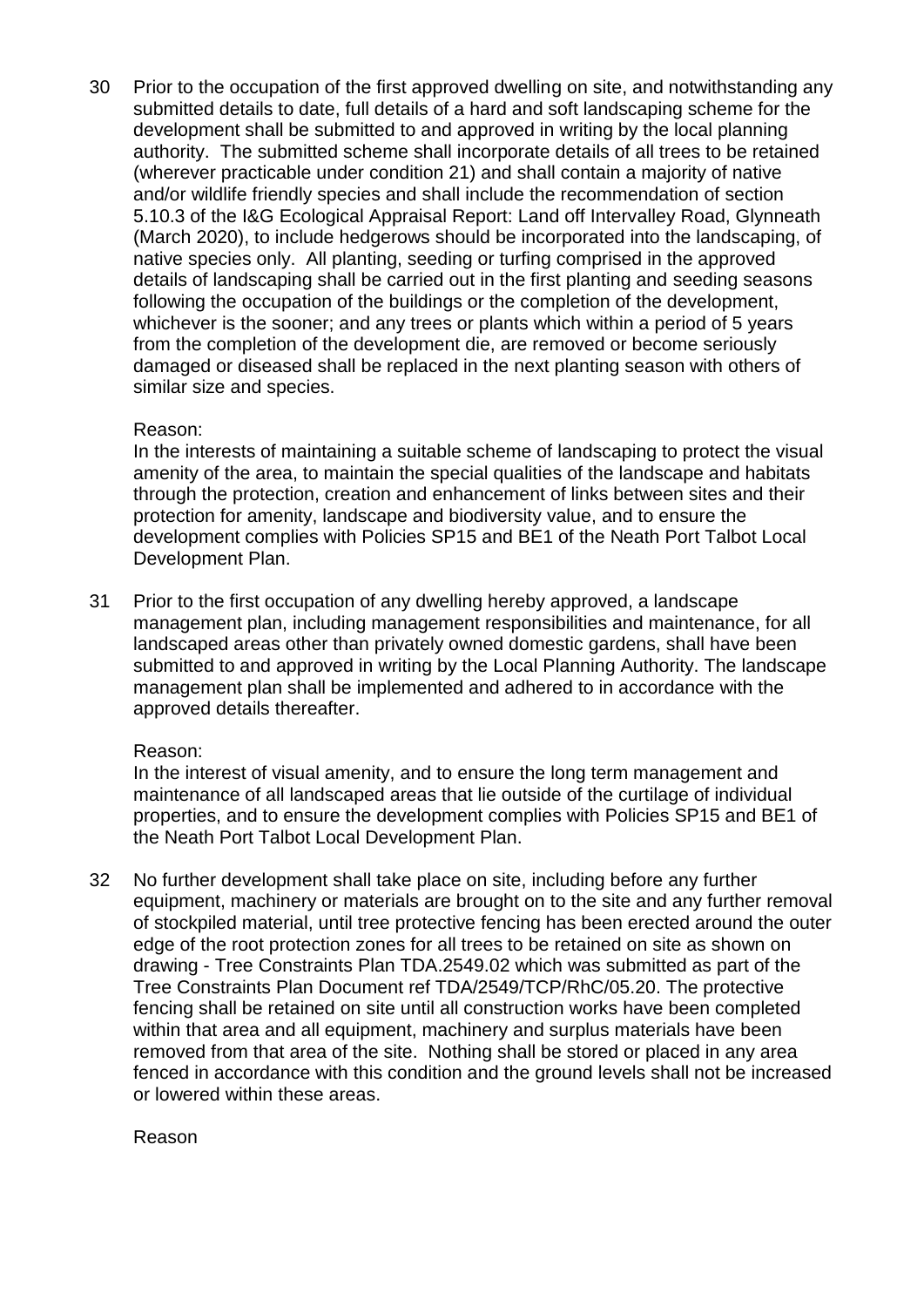To ensure adequate protection of all trees that are to be retained on site and to accord with policies SP15 and BE1 of the Neath Port Talbot Local Development Plan.

33 Prior to the first beneficial occupation of the dwellings hereby permitted, an artificial nesting site for birds shall be erected on the dwelling to one of the following specifications, and retained as such thereafter;

- Nest Box Specifications for House Sparrow Terrace:

- Wooden (or woodcrete) nest box with 3 sub-divisions to support 3 nesting pairs. To be placed under the eaves of buildings.

- Entrance holes: 32mm diameter
- Dimensions: H310 x W370 x D185mm

#### Reason:

In the interest of biodiversity, and to mitigate to loss of bird nesting/foraging habitats under the Habitats Regulations (amended 2012) and to accord with Policy SP15 of the adopted Neath Port Talbot Local Development Plan.

34 Any fencing that is installed on the site should contain fauna access gaps at the base which are sufficient to allow passage by small mammals such as hedgehogs (i.e.130mm wide by 130mm long square) or a continuous gap at the base of the fence of 130mm tall. At least one access gap is required in every run of fence.

#### Reason.

To ensure no adverse impact upon the free movement of small mammals through the site and to accord with policies SP15 and BE1 of the Neath Port Talbot Local Development Plan.

35 Prior to any further works on the construction of any dwelling a scheme to provide roosting opportunities for bats shall be submitted to and approved in writing by the local planning authority. The development shall be constructed in accordance with the approved details and shall be retained as such thereafter. The submitted scheme can include details such as the addition of manufactured bat boxes onto the building/trees or incorporation of manufactured bat bricks into the building.

#### Reason.

In the interests of ecology and biodiversity and as Bats are European protected species and are afforded protection under the Conservation of Habitats and Species Regulations 2010 and by the Wildlife and Countryside Act 1981 (as amended), and to accord with Policy SP15 of the adopted Neath Port Talbot Local Development Plan.

36 Notwithstanding the submitted details, no further development shall commence on site, excluding the removal of any stockpiled material, until an assessment of the nature and extent of contamination affecting the application site area has been submitted to and approved in writing by the Local Planning Authority. This assessment must be carried out by or under the direction of a suitably qualified competent person in accordance with BS10175 (2011) 'Investigation of Potentially Contaminated Sites Code of Practice' and shall assess any contamination on the site, whether or not it originates on the site. The report of the findings shall include: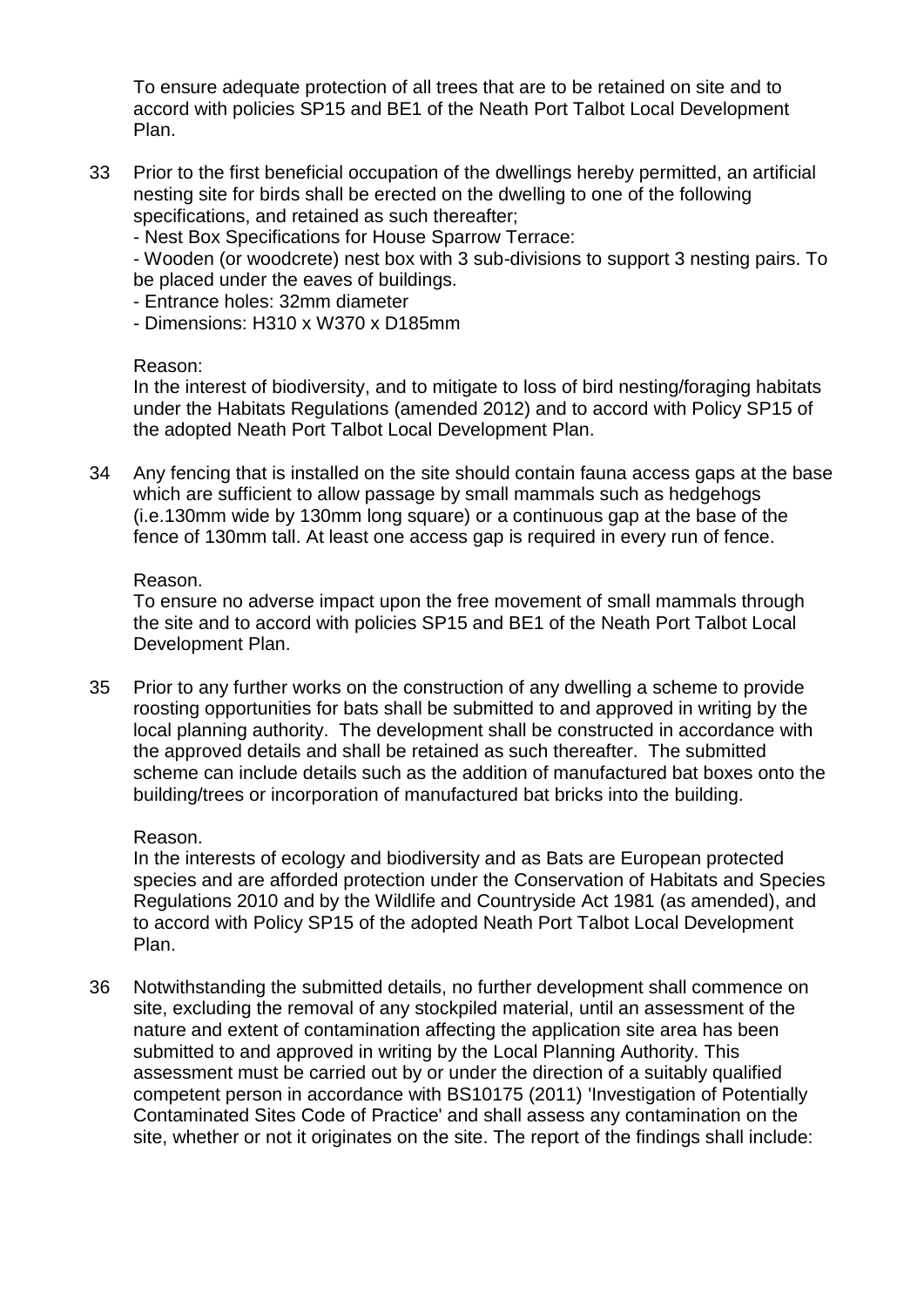(i) a desk top study to identify all previous uses at the site and potential contaminants associated with those uses and the impacts from those contaminants on land and controlled waters. The desk study shall establish a 'conceptual site model' (CSM) which identifies and assesses all identified potential source, pathway, and receptor linkages;

(ii) an intrusive investigation to assess the extent, scale and nature of contamination which may be present, if identified as required by the desk top study;

(iii) an assessment of the potential risks to:

- human health,
- groundwater and surface waters
- adjoining land,

- property (existing or proposed) including buildings, crops, livestock, pets, woodland and service lines and pipes,- ecological systems,

- archaeological sites and ancient monuments; and
- any other receptors identified at (i)

(iv) an appraisal of remedial options, and justification for the preferred remedial option(s).

Documentation including any waste transfer notes and any regulatory correspondence in line with UK Waste Legislation must be provided as part of the reporting to demonstrate the safe and proper removal of the spoil heap as identified on plan ref. 'SK01-Existing Site Spoil Heap Volume'.

#### Reason:

To ensure that information provided for the assessment of the risks from land contamination to the future users of the land, neighbouring land, controlled waters, property and ecological systems is sufficient to enable a proper assessment, and to ensure compliance with Policies SP16 and EN8 of the Neath Port Talbot Local Development Plan.

37 No further development, excluding the removal of any stockpiled material, shall commence on site until a remediation scheme to bring the site to a condition suitable for the intended use by removing any unacceptable risks to human health, buildings, other property and the natural and historic environment shall be prepared and submitted to and approved in writing with the Local Planning Authority. The scheme shall include all works to be undertaken, proposed remediation objectives, remediation criteria and site management procedures. The measures proposed within the remediation scheme shall be implemented in accordance with an agreed programme of works.

#### Reason:

To ensure that risks from land contamination to the future users of the land and neighbouring land are minimised, together with those to controlled waters, property and ecological systems, and to ensure that the development can be carried out safely without unacceptable risks to workers, neighbours and other offsite receptors, and to ensure compliance with Policies SP16 and EN8 of the Neath Port Talbot Local Development Plan.

38 Prior to beneficial use of the proposed development commencing, a verification report which demonstrates the effectiveness of the agreed remediation works carried out in accordance with condition 37 shall have been submitted to and approved in writing by the Local Planning Authority.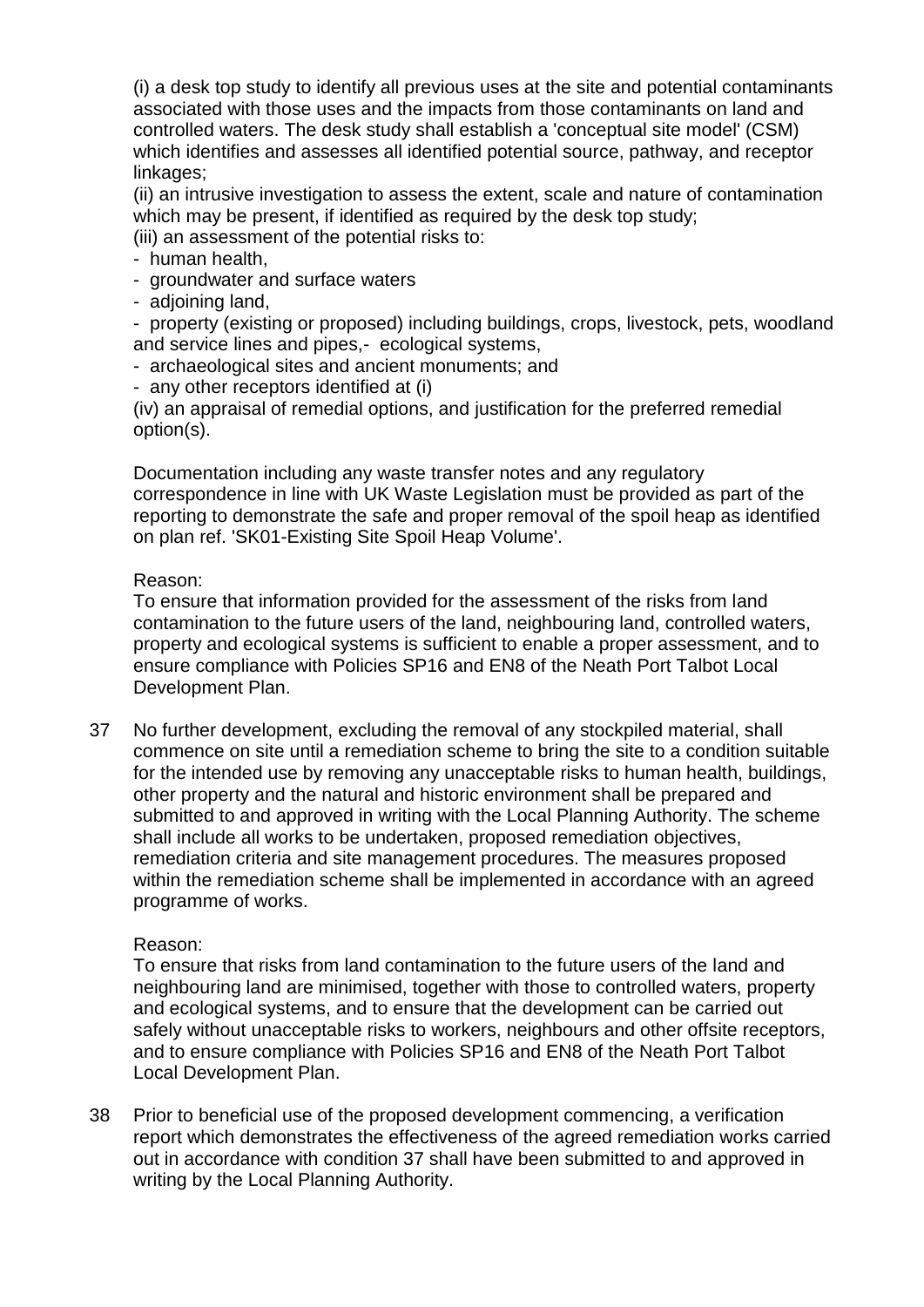# Reason:

To ensure that risks from land contamination to the future users of the land and neighbouring land are minimised, together with those to controlled waters, property and ecological systems, and to ensure that the development can be carried out safely without unacceptable risks to workers, neighbours and other offsite receptors and to ensure compliance with Policies SP16 and EN8 of the Neath Port Talbot Local Development Plan.

39 In the event that contamination is found at any time when carrying out the approved development that was not previously identified, work on site shall cease immediately and shall be reported in writing to the Local Planning Authority. A Desk Study, Site Investigation, Risk Assessment and where necessary a Remediation Strategy must be undertaken in accordance with the following document:- Land Contamination: A Guide for Developers (WLGA, WAG & EAW, July 2006). This document shall be submitted to and agreed in writing with the Local Planning Authority. Prior to occupation of the development, a verification report which demonstrates the effectiveness of the agreed remediation, shall be submitted to and agreed in writing with the Local Planning Authority.

# Reason:

To ensure that risks from land contamination to the future users of the land and neighbouring land are minimised, together with those to controlled waters, property and ecological systems, and to ensure that the development can be carried out safely without unacceptable risks to workers, neighbours and other off site receptors, and to ensure compliance with Policies SP16 and EN8 of the Neath Port Talbot Local Development Plan.

40 Notwithstanding the details submitted, prior to the first beneficial use of the dwelling on plot 22 the side facing bathroom window and on plot 23 the first floor side facing bathroom and rear facing bathroom and landing windows hereby approved, shall be fitted with obscured glazing, and any part of the window/s that is less than 1.7m above the floor of the room in which it is installed shall be non-opening. The windows shall be permanently retained as such thereafter, Reason:

In the interest of the amenities of the adjoining property, and to ensure accordance with Policy BE1 of the adopted Neath Port Talbot Local Development Plan.

41 Notwithstanding the provisions of Schedule 2, Part 1, Classes A, B, and E of the Town and Country Planning (General Permitted Development) Order 1995 (as amended for Wales) (or any order revoking and re-enacting that order with or without modification), no outbuildings, extensions or dormer extensions shall be erected other than those expressly authorised by this permission and identified on the approved drawings on plots 32, 36, 55, 58, 59 and 75.

# Reason:

In order to safeguard the amenities of the area by enabling the Local Planning Authority to consider whether planning permission should be granted for garages or outbuildings having regard to the particular layout and design of the development, residential amenity, and to accord with Policies BE1 and SC1 of the Neath Port Talbot Local Development Plan.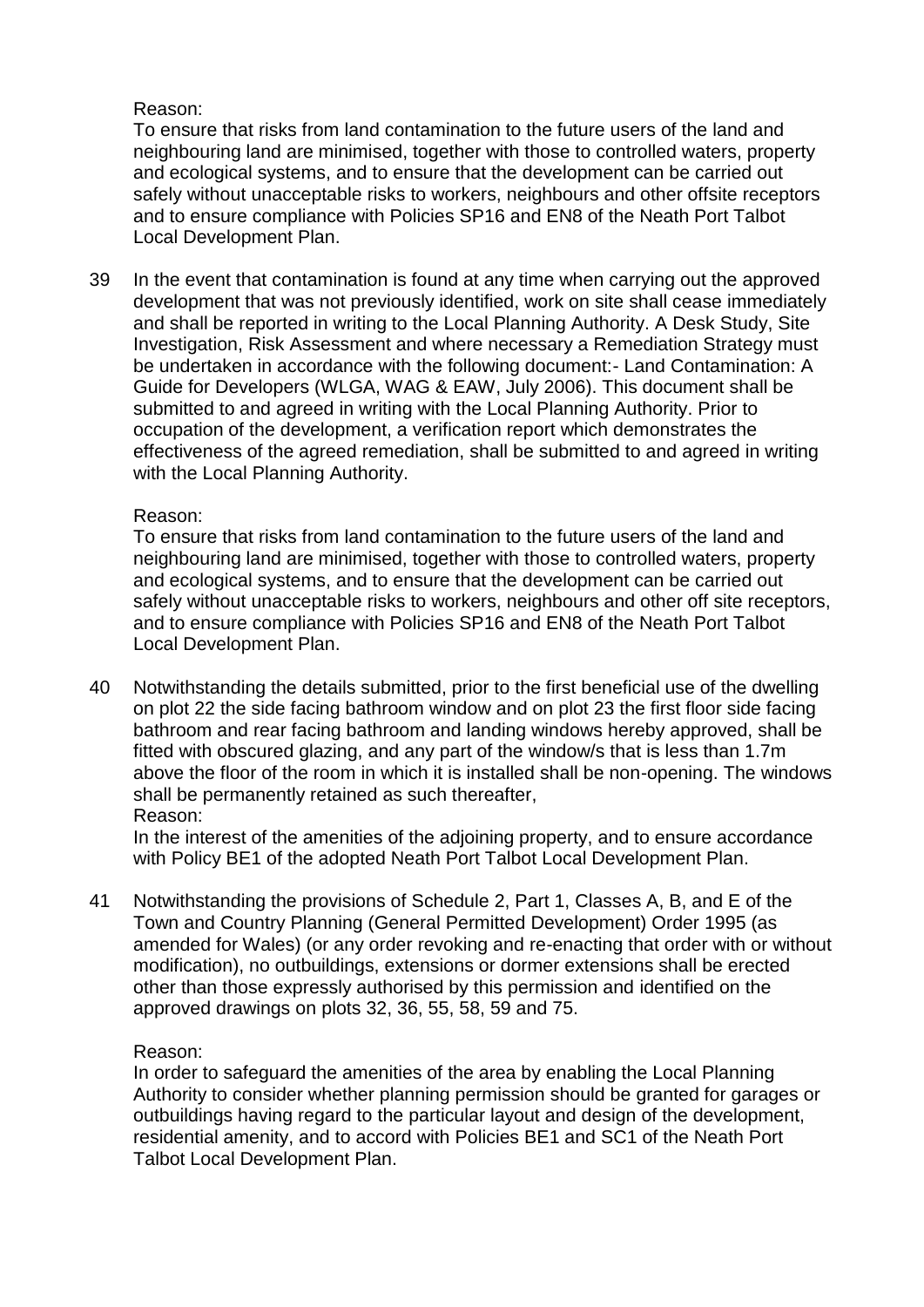42 Prior to the start of works on construction of plots 36, 37, 55, 56, 57, 58 and 59, full details of the rear and side boundary treatment and screening details to the hereby approved patio areas shall be submitted to and approved in writing by the local planning authority. The approved details shall be fully implemented on each associated dwelling prior to their first beneficial use and shall be retained as such thereafter.

## Reason.

To ensure adequate protection of the residential amenity of the occupiers of the existing dwellings and to accord with Policy BE1 of the Neath Port Talbot Local Development Plan.

43 The hereby approved development shall be constructed in accordance with all finished floor and ground level measurements as shown on drawing - Initial Levels and Retaining Structures SK03 rev P13 submitted on the 31 July 2020 and Proposed Site Section E-634 drawing no. 11 rev A dated 27/07/20.

#### Reason

To ensure that the development is constructed in accordance with the approved ground levels and in the interests of the residential amenity of the occupiers of the adjacent existing dwellings and to accord with Policy BE1 of the Neath Port Talbot Local Development Plan.

44 Notwithstanding the submitted drawings, prior to any further works on the construction of any dwelling, full details of the ground levels, sections and crosssections, and retaining works to demonstrate the relationship between for plots 65 and 80 and plot 76 and the terrace row of plots 72 through to 75, shall be submitted to and approved in writing by the local planning authority. The approved development shall be constructed in accordance with the approved details.

#### Reason

In the interests of visual and residential amenity and to accord with Policy BE1 of the Neath Port Talbot Local Development Plan.

45 Notwithstanding the submitted drawings, prior to the start of construction works on plot 32, revised plans shall be submitted to and approved in writing by the local planning authority, showing the relocation of the first floor rear bedroom window, to the south side elevation and full details of the means of enclose to the rear boundaries which shall have a minimum height of 2m. The dwelling on plot 32 shall be constructed in accordance with the approved details and shall be retained as such thereafter.

#### Reason

To ensure that there is adequate protection of the residential amenity of the adjacent existing dwelling and to accord with Policy BE1 of the Neath Port Talbot Local Development Plan.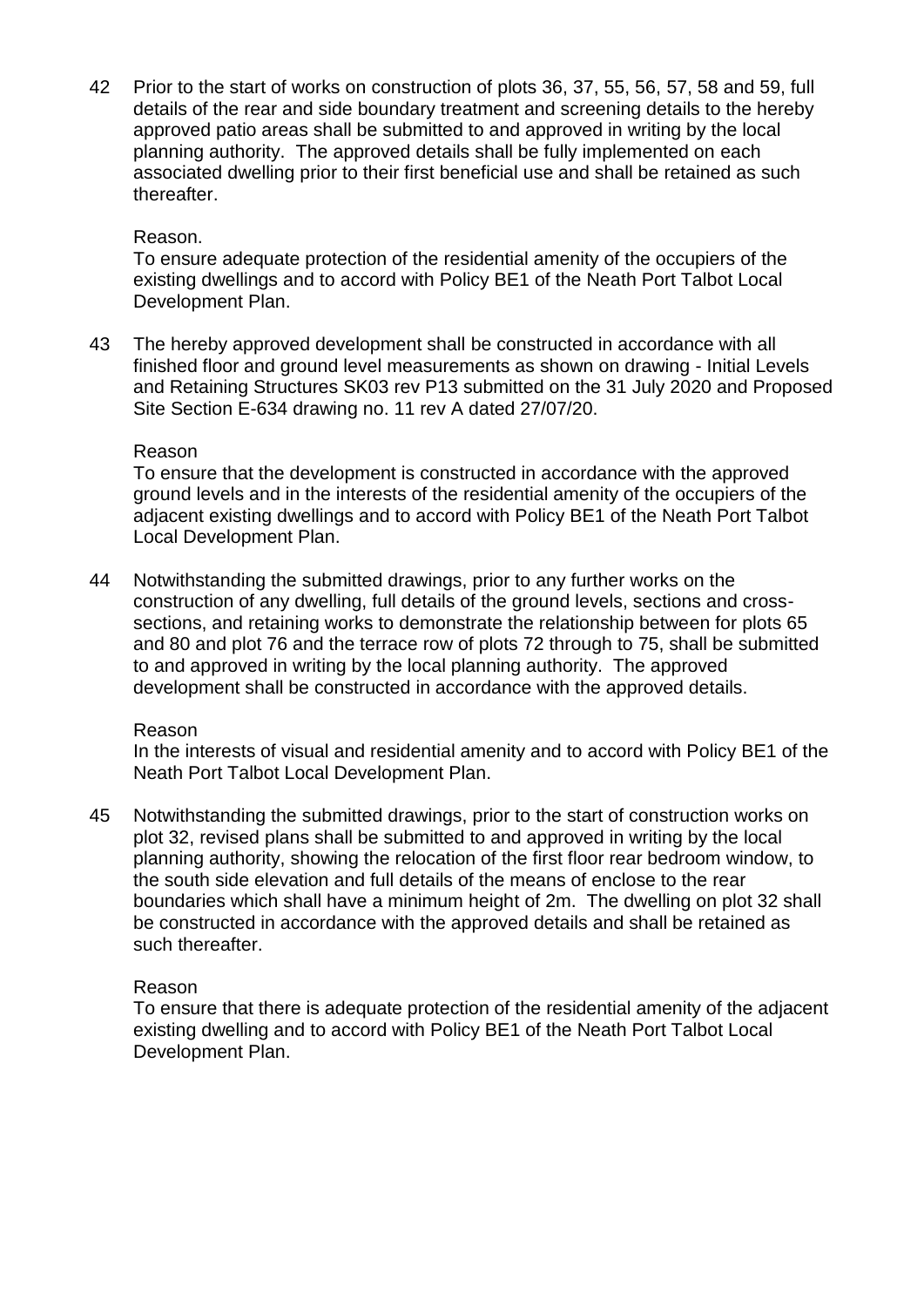The decision to recommend planning permission has been taken in accordance with Section 38 of The Planning and Compulsory Purchase Act 2004, which requires that, in determining a planning application the determination must be in accordance with the Development Plan unless material considerations indicate otherwise. The Development Plan comprises Future Wales - the National Plan 2040 and the Neath Port Talbot Local Development Plan (2011-2026) adopted January 2016.

Although the developer has breached conditions, by re-commencing work on site prior to seeking approval of all required details, it is nevertheless considered that the amendments to the conditions to allow early removal of the spoil heap (and to amend triggers for submission of other details reserved by condition) will ensure that the current proposed development represents an appropriate form of development that would subject to the imposition of such appropriately wording conditions have no unacceptable impact on the character and appearance of the immediate and wider surrounding area; impact upon the residential amenity of the occupiers of the adjacent dwellings; would not adversely impact upon the highway and pedestrian safety of the existing roads or the existing drainage network or increase the flood risk within the area; nor would it have an unacceptable impact upon the biodiversity or remaining trees on site, or the potential ground conditions of the site. Accordingly, the proposed development is in accordance with Policies SC1, H1, AH1, OS1, TO4, EN6, EN7, EN8, TR2 and BE1 of the Neath Port Talbot Local Development Plan.

It is further considered that the decision complies with Future Wales - the National Plan 2040 and the Council's well-being objectives and the sustainable development principle in accordance with the requirements of the Well-being of Future Generations (Wales) Act 2015.

**Ceri Morris – Head of Planning & Public Protection**

**Date: 16 March 2021**

Signed: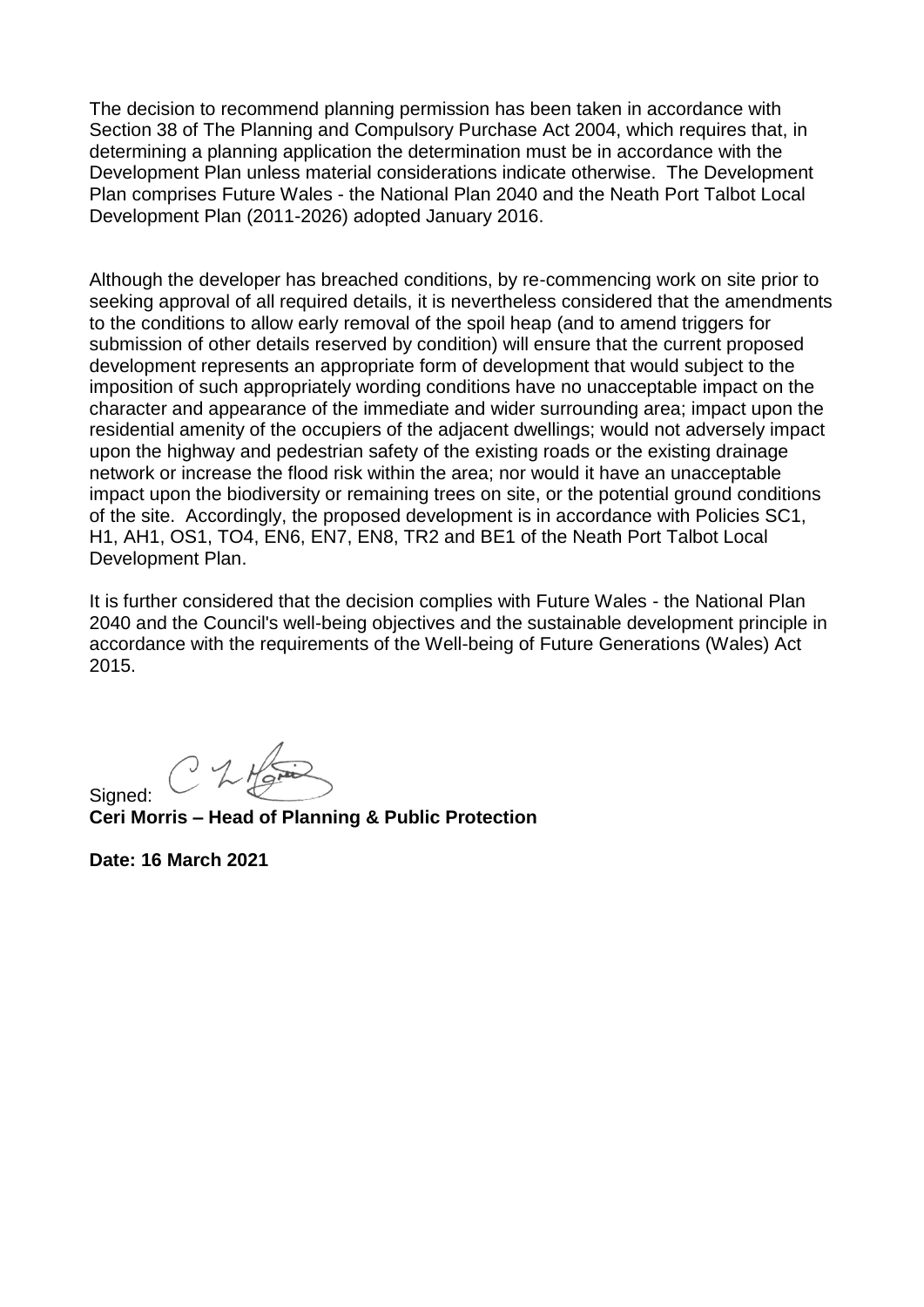# **IMPORTANT:**

(1) Please note that for all decisions issued after 16th March 2016 for outline or full planning permission, a revised decision notice will be issued whenever a subsequent consent is given, for example providing details of any Reserved Matters approvals (outline applications only) and/or approval of conditions (including on Reserved Matters). This will ensure that the current status of the conditions applied to a consent is clear. Accordingly you are advised to visit www.npt.gov.uk/planning to view the application documentation to see if this is the current version, or whether it has been superseded by a more up-to-date revision of this Decision Notice. For Reserved Matters approvals the revised Decision Notice will only be shown under the Outline approval.

(2) Please note that this consent is specific to the plans and particulars approved as part of the application. Any departure from the approved plans will constitute unauthorised development and may be liable to enforcement action. You (or any subsequent developer) should advise the Council of any actual or proposed variations from the approved plans immediately so that you can be advised how to best resolve the matter.

(3) In addition, any conditions that the Council has imposed on this consent will be listed above and should be read carefully. It is your (or any subsequent developers) responsibility to ensure that the terms of all conditions are met in full at the appropriate time (as outlined in the specific condition). Please note that any works carried out without compliance with the conditions attached to this approval will be entirely at the risk of the persons involved and may result in formal action being taken by the Local Planning Authority.

(4) The developer should have regard to Sections 4, 7, 8 and 8A of the Chronically Sick and Disabled Persons Act 1970 and to the British Standards Institution's Code of Practice for "Design of buildings and their approaches to meet the needs of disabled people" (BS 8300:2009+A1:2010).

(5) From 1st October 2012 it has been an offence to install a public sewer or lateral drain without having an adoption agreement in place. From the 1st October 2012 the vast majority of all existing private sewers and lateral drains which link with the public sewer network were transferred to Welsh Water. For further details on how this will affect your development please contact: Welsh Water Developer Services, PO Box 3146, Cardiff, CF30 0EH. Telephone No. 0800 9172652 or email: developer.services@dwrcymru.com.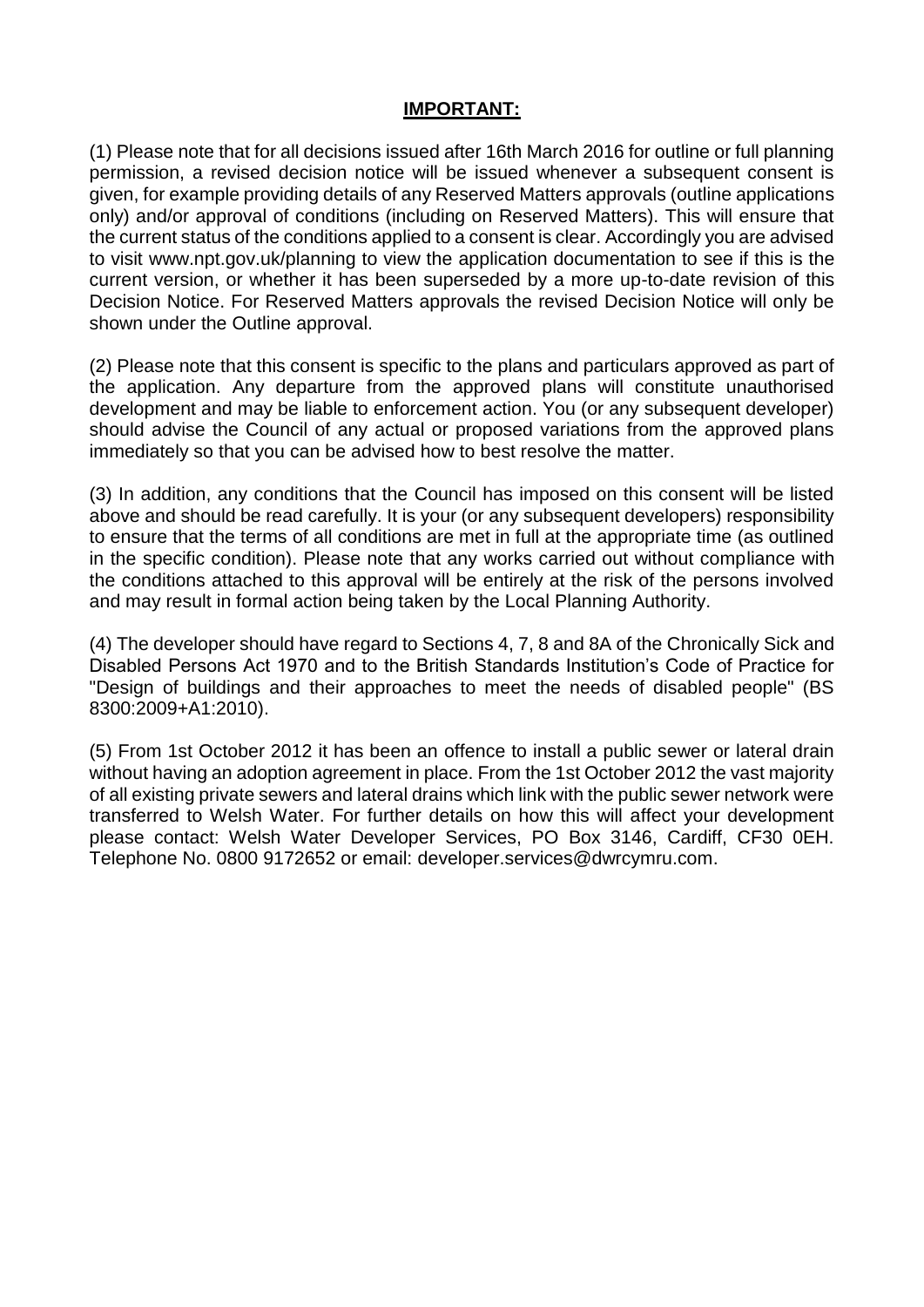# IMPORTANT INFORMATION: TOWN AND COUNTRY PLANNING ACT 1990

The applicant's attention is drawn to the notes below.

- (1) If the applicant is aggrieved by the decision of the Local Planning Authority to refuse permission for the proposed development or to grant it subject to conditions, then you can appeal to the Welsh Government under Section 78 of the Town and Country Planning Act 1990 (as amended).
- (2) You can also appeal to the Welsh Government against a decision to refuse permission or grant subject to conditions in respect of applications made for :- Listed Building or Conservation Area Consent; Consent under a Tree Preservation Order; Advertisement Consent.
- (3) You can also appeal If your application for a Certificate of Lawful Existing Use or Lawful Proposed Use is partly or wholly refused or is granted differently from what you asked for (under Section 195/196) of the Town and Country Planning Act 1990 (as amended).
- (4) If you are aggrieved of the LPAs decision, the following deadlines apply for appeals to be submitted to the Welsh Government (from the date of the Council's decision):-

| (1) Planning Permission (with the exception of Minor       | Within 6 Months |
|------------------------------------------------------------|-----------------|
| Commercial and Householder applications - see below)       |                 |
| (2) Householder Appeal see endnote i                       | Within 12 weeks |
| (3) Minor Commercial Appeal see endnote i                  | Within 12 weeks |
| (4) Listed Building or Conservation Area Consent appeals   | Within 6 months |
| (5) Tree Preservation Order (TPO) Consent                  | Within 28 days  |
| (6) Advertisement Consent                                  | Within 8 weeks  |
| (7) Certificate of Lawfulness of Existing (Section 191) or | Within 6 months |
| Proposed (Section 192) Use or Development                  |                 |
| (8) Hazardous Substances Consent                           | Within 6 months |

- (5) Appeals must be made on a form which is obtainable from the Planning Inspectorate, Crown Buildings, Cathays Park, Cardiff, CF10 3NQ – Tel 0303 444 5940, or online at [www.planningportal.gov.uk/pcs](http://www.planningportal.gov.uk/pcs) .
- (6) The Welsh Government has power to allow a longer period for the giving of notice of appeal but they will not normally be prepared to exercise this power unless there are special circumstances which excuse the delay in giving notice of appeal.
- (7) The Welsh Government is not required to entertain an appeal if it appears to them that permission for the proposed development could not have been granted having regard to the statutory requirements to the provisions of the development order, and to any directions given under the Order. They do not in practice refuse to entertain appeals solely because the decision of the Local Planning Authority was based on a direction given by them.
- (8) If permission to develop land is refused or granted subject to conditions, whether by the Local Planning Authority or by the Welsh Government, and the owner of the land claims that the land has become incapable of reasonable beneficial use in its existing state and cannot be rendered capable of reasonable beneficial use by the carrying out of any development which has been or would be permitted, he may serve on the County Borough Council, in which the land is situated, as the case may be, a **purchase notice** requiring that Council purchase his interest in the land in